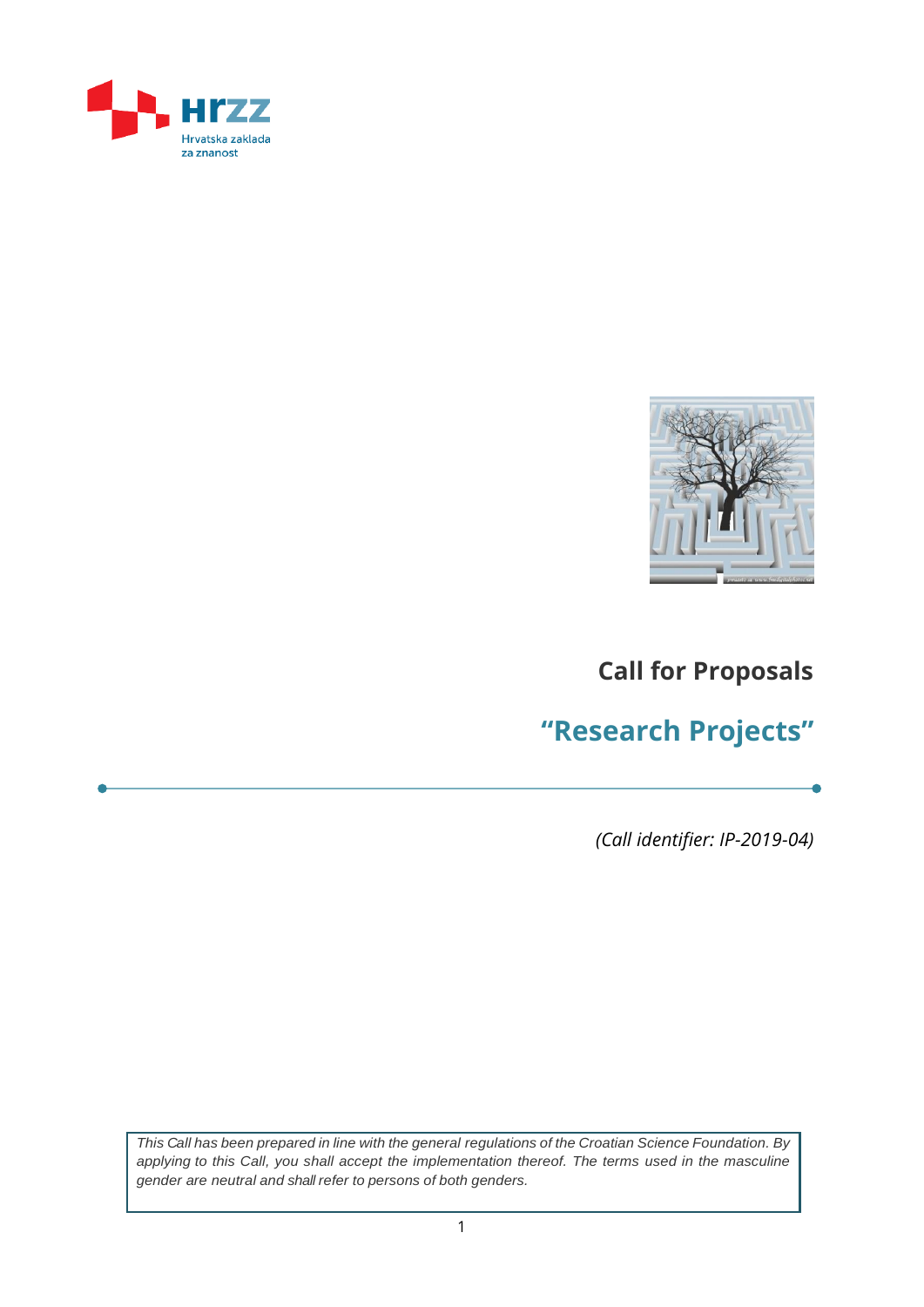

### **About the Programme**

The "Research Projects" Programme finances *fundamental* research that creates new, and improves existing, knowledge about a particular area and is aimed at a better understanding of the research subject, as well as *applied* research conducted with clear technological, economic or social objectives.

The proposed topic must be internationally recognisable and/or nationally relevant, and the Applicant must have an excellent track record. The projects that will be supported by this Call should be founded on strong research teams set up at Croatian scientific organizations, whose Principal Investigators are internationally and nationally esteemed scientists and include establishing connections between scientific organizations, equipment, the development of scientific capacities and planning the development of young researchers. Consolidation of research is encouraged in order to raise the quality of research and the creation of internationally competitive and recognisable research groups.

#### **About the Call:**

Call opening date: 28<sup>th</sup> February 2019

**Call closing date:** 30th April 2019 until 13:00 (CET)

#### **The Call is open to all scientific fields**

**Principal Investigator:** a prominent scientist with internationally recognised achievements in science and/or technology in the area in which the project is submitted

**Project:** fundamental or applied research conducted by a distinguished research group **Budget for 2019:** the overall budget for the calls "Installation Research Projects" and "Research Projects" is HRK 60,000,000.00, of which about HRK 40,000,000.00 is reserved for Research Projects

**Project funding duration: 4 years** 

**Estimated beginning of the project:** January 2020. Projects should start no later than three months upon receiving the notice about opening negotiations on the Work and Financial Plans.

#### **The aims of the Call:**

 to create new knowledge that will contribute to the strengthening of Croatian economy and the welfare of society;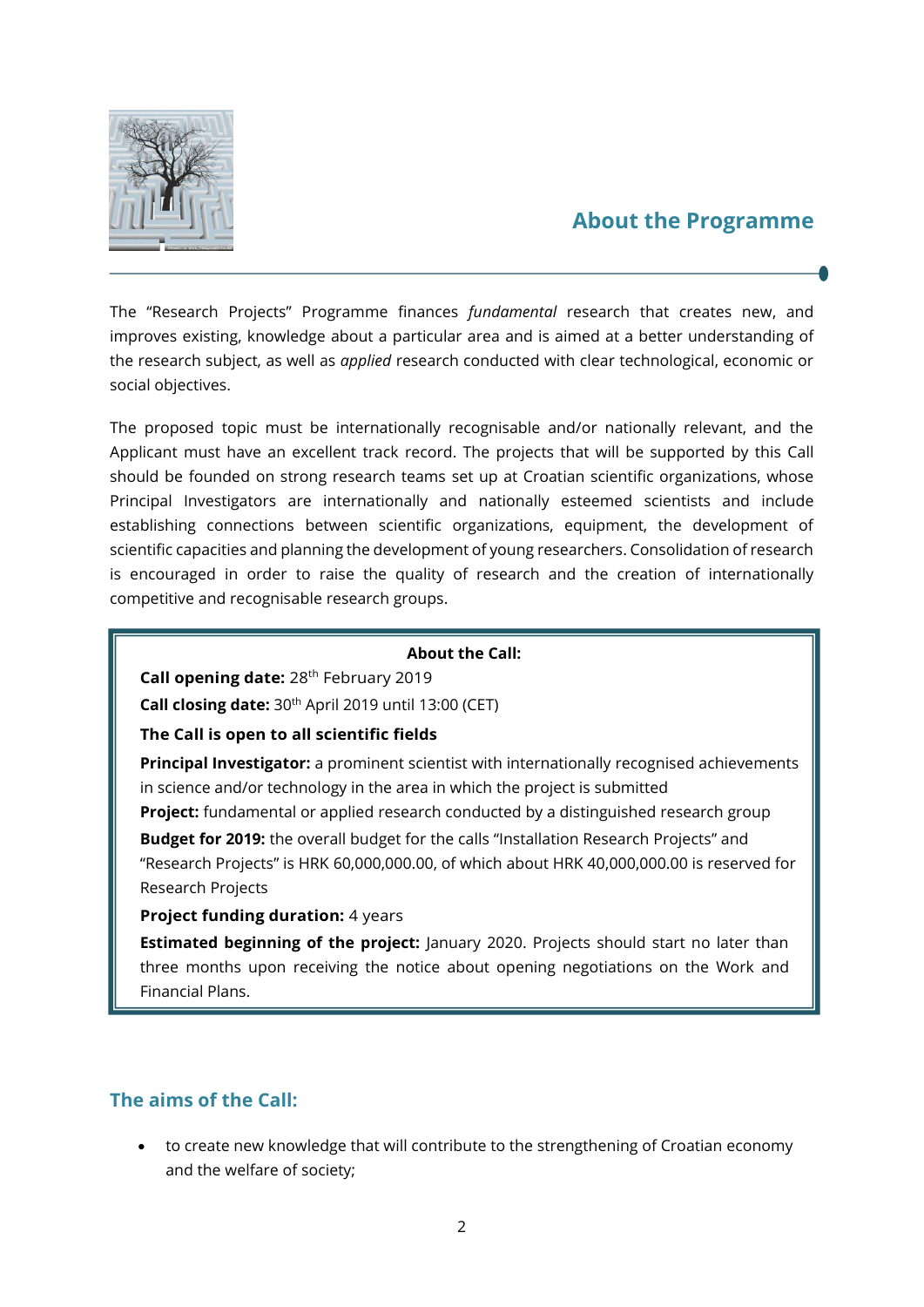- to encourage the establishment of connections between researchers and the creation of recognisable research groups that deal with internationally and/or nationally significant issues, whose Principal Investigators are prominent scientists with internationally recognized achievements;
- to create scientific research groups that can be competitive at the international level and scientists who are capable of mentoring a new generation of young researchers;
- to develop scientific and research potentials in Croatia.



### **The Applicant**

- The scientist responsible for scientific research and managing the entire project;
- An active researcher (must hold a PhD, be experienced in project management, have an active research group set up, which shall be evident from the list of achievements of the Principal Investigator, relevant publications and/or patents within the research field of the proposed project) with internationally recognized achievements and proven history of successful mentorship of young researchers;
- Is permanently employed at a public university, public research institute in the Republic of Croatia or other legal entities that perform scientific activity and are registered in the Register of Scientific Organisations of the Ministry of Science and Education and meet the minimum conditions prescribed by the Regulation on the Conditions for Issuing a Permit for Performing Scientific Activity, Conditions for Re-accreditation of Scientific Organisations and the Content of the Permit (OG 83/10). The Applicant can submit a project proposal only in the area for which the scientific organisation in which he/she is employed and where the project will be implemented has been accredited:
- Regular members of the Croatian Academy of Sciences and Arts may submit project proposals;
- A single Applicant may submit only one project proposal per Call.

*A single researcher may simultaneously hold the status of a Principal Investigator and/or team member on a maximum of two research projects and/or installation research projects that have been proposed or are in progress, in such a manner that he/she may be the Principal Investigator on one and team member on another project or as team member on two projects. For this Call, the above rule shall not apply to researchers who are Principal Investigators and/or team members on projects ending on 31st December 2019.*

*Detailed information on who is eligible to apply for the Call can be found in the Guidelines for Applicants to the Call "Research Projects" (Call deadline: 2019-04).*

#### **Organisational support**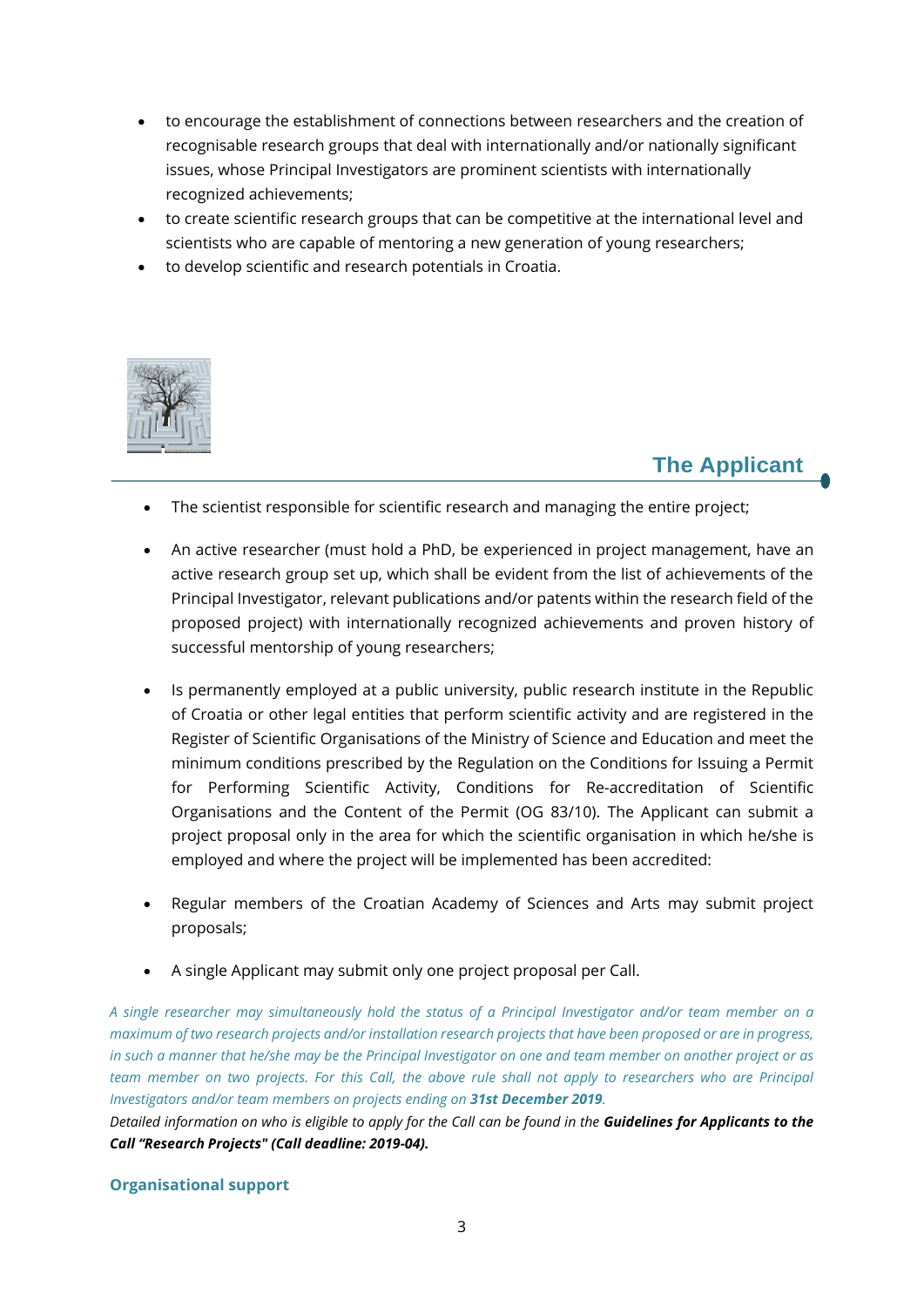Competitiveness of the research group is not possible without the support of the scientific organization in which the Applicant is employed. Therefore, the CSF will support projects with clearly defined and active support of the scientific organization in which the proposed project will be implemented (adequate facilities, administrative support, existing scientific infrastructure, equipment that will made available to the Principal Investigator, etc.).



## **Terms and Conditions of the Call**

- Projects implemented in the period of 4 years that deal with internationally competitive and nationally relevant issues and include establishing connections between scientific organizations and equipment;
- Projects implemented by an active research group, whose contribution is transparent and planned according to the project's work plan;
- Research that is strongly and unquestionably supported by a scientific organisation;
- New research that has not been previously conducted in any form whatsoever or funded from other sources, including participation in longitudinal or long-term research conducted as part of cooperation in international partnerships or as part of international longitudinal research or research already funded from other sources;
- Research supported by the CSF should have a separate relevant impact on society or on the creation of new knowledge and technology;
- Applications for the resumption of a project funded by the CSF must clearly demonstrate the development of research objectives. The CSF will not support projects that replicate the objectives of previously funded projects; this will be checked during the evaluation.



## **Funding**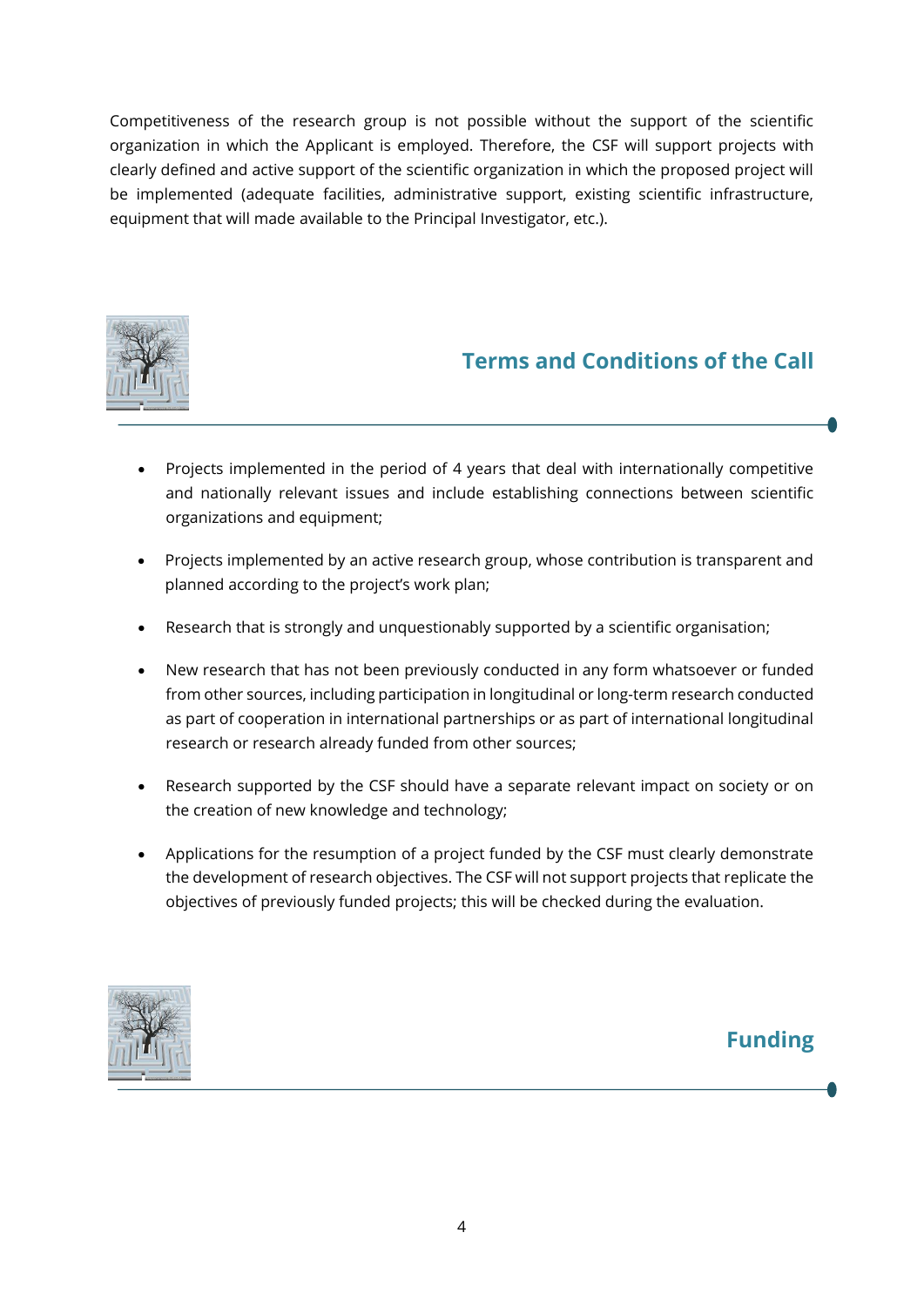The overall budget for the calls "Installation Research Projects" and "Research Projects" in 2019 is HRK 60,000,000.00. The total budget available for Research Projects is about HRK 40,000,000.00.<sup>1</sup> The funding should be evenly distributed throughout the whole project implementation period.

The total requested funds should be a realistic estimate of the research needs and be justifiable in full.

**Project financing**: between HRK 1,000,000.00 and 1,500,000.00, or, in case of projects in the Social Sciences and the Humanities, between HRK 600,000.00 and 900,000.00. Funding may be increased due to increased material costs of the research or purchase of scientific equipment for research groups with a larger number of researchers.

The minimum funding of a project, excluding personnel costs, shall be HRK 300,000.00. Projects with a duration of four years shall be financed. The CSF shall disburse the funds to the bank account of the Institution submitting the proposal.

#### **Types of eligible expenses <sup>2</sup> :**

- research costs;
- personnel costs (employment of postdoctoral researchers);<sup>3</sup>
- equipment and maintenance costs;
- dissemination, training and cooperation costs (up to HRK 70,000.00 per year);
- indirect costs maximum 5% of total funds requested from CSF, only if they are directly connected with project activities and they cannot be placed into any of the categories of eligible costs and they can be justified and specified.

Project proposals whose financial plans are not realistic, which have not been justified in a clear manner and which do not have all institutional resources at their disposal will be evaluated negatively. Excessive expenses may be a reason for rejecting a project proposal, even those with high-quality content.



### **Application content and submission process<sup>4</sup>**

<sup>1</sup> <sup>1</sup> The programme budget may be increased or decreased within the total budget available for the Installation Research Projects and Research Projects in 2019.

<sup>2</sup> Please find a more detailed explanation of eligible and ineligible costs in the *Guidelines for Applicants to the Call "Research Projects" (deadline: 2019-04)*.

<sup>&</sup>lt;sup>3</sup> When employing postdoctoral researchers, Principal Investigators and the institutions at which they are to be employed shall be obliged to abide by all provisions of national legislation and the instructions on the eligibility of salary costs as prescribed by the CSF, which can be found at the CSF website.

<sup>&</sup>lt;sup>4</sup> Please find more details on the content of the application and guidelines on how to complete the application in the document *Guidelines for Applicants to the Call "Research Projects" (deadline: 2014-09).*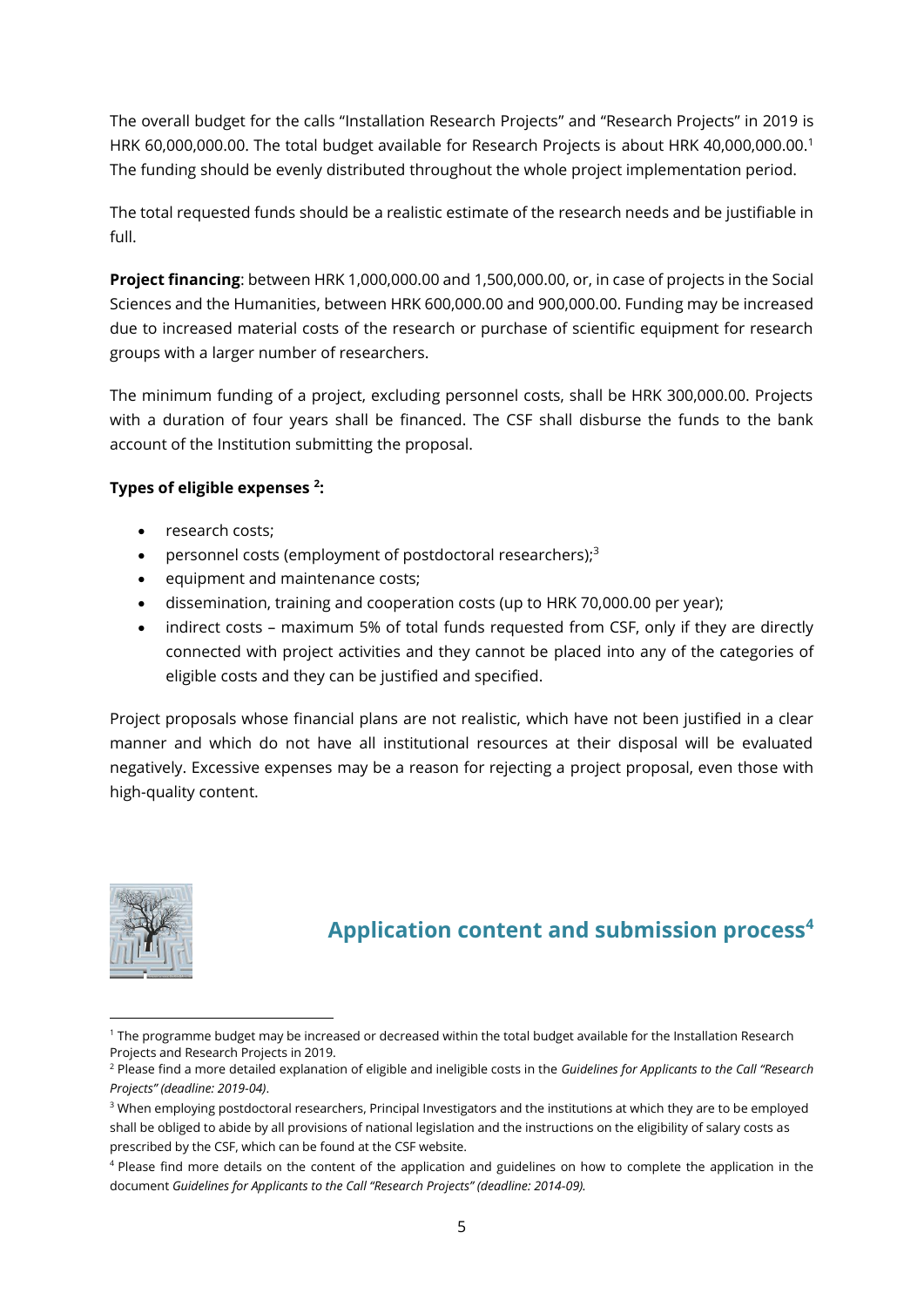All documents related to the project proposal shall be submitted on application forms **in electronic format only** through the electronic proposal submission system (EPP system), which can be accessed via the CSF's website or through the following link [https://epp.hrzz.hr/.](https://epp.hrzz.hr/)

All documentation related to the application shall be submitted in both Croatian and English. The Applicant shall be responsible for the equivalence of both language versions of the project proposal and the CSF will not be responsible for any discrepancies.

Following the Call closure, the CSF will conduct an administrative check of the submitted proposals in order to determine whether the documentation has been submitted on time and in full. In case supplements are necessary, the CSF will notify the Principal Investigator of the required supplements in writing. In case the project proposal does not meet the administrative check criteria even after submitting the supplements or the supplements have not been delivered in the available period, the project proposal will not be sent to evaluation.

#### Key elements of the application process:

- The application shall be submitted by the Principal Investigator on behalf of the scientific organization (the Applicant is a legal entity).
- All documents related to the application shall be submitted in a single submission via the electronic proposal submission system (EPP), which is accessible via the CSF's website or through the following link: [https://epp.hrzz.hr/.](https://epp.hrzz.hr/)
- Application forms, number of pages and characters are defined and no exceptions are possible.
- The submission of project proposals is governed by rules, which should be studied before submitting the project proposal.

#### **Mandatory content of the Application:**

- **1. Administrative Form**  it should bear the original signatures of the Principal Investigator and the Head of the Institution and the Institution's stamp.
- **2. Extended Abstract Form** it should contain the most relevant information about the project proposal, following the provided template. **The first evaluation round will be conducted based on this form; hence it should contain all relevant information about the project proposal.**
- **3. Application Form,** which contains:
	- $\circ$  Part A CV of the Principal Investigator, five-year track record, including the Principal Investigator's most important papers, of which they are the lead or corresponding author and other relevant achievements;
	- o Part B detailed description of the project proposal;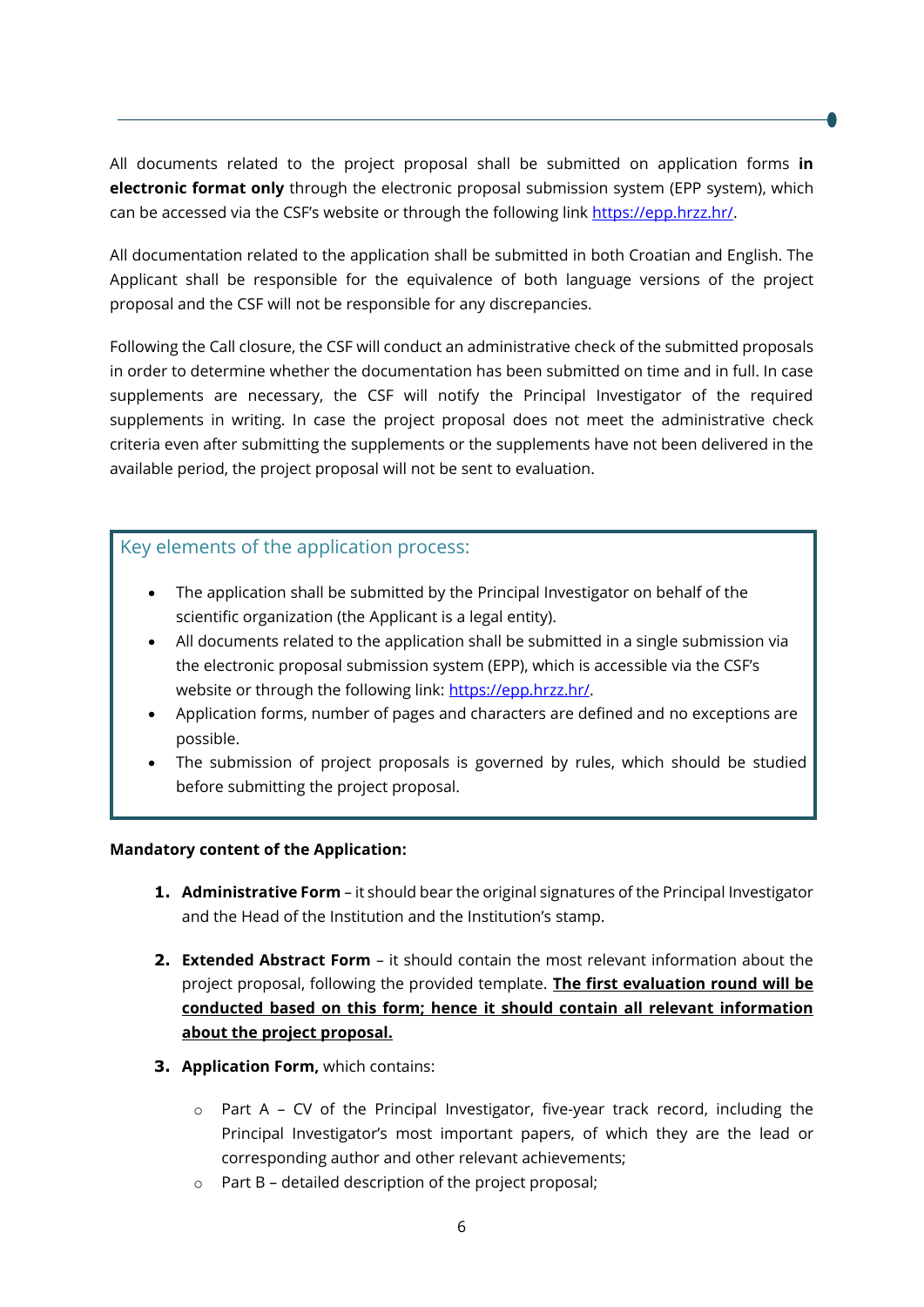- o Part C contains the list of research group members and their CVs.
- **4. Institutional Support Letter** (document on a maximum of 2 pages, containing a detailed and complete description of the support provided by the Institution, signed by the Applicant and the Head of the Institution and bearing the Institution's stamp);
- **5.** Signed **Letters of Intent** for participation in the proposed project for all research group members who are not employed at the Institution hosting the project (Letter of Intent for an associate from Croatia shall be signed by the Head of the Institution and the associate, while the Letter of Intent for an associate from abroad shall be signed by the associate);
- **6. Financial Plan** with elaborated financial resources required that need to be connected with specific objectives and activities from the Work Plan;
- **7. Work Plan** with the activities connected to the objectives, their sequencing and time of realisation, milestones and deliverables.

#### **Additional documentation:**

- Ethical approval;
- Applicants who submitted a project proposal to a previous CSF Call and received a negative evaluation should, apart from the mandatory forms, submit the document Repeated Submission to CSF's Calls Report Form. If the current project proposal is identical or similar to the previous one, this form should explain in what way the comments of the panel and/or peer reviewers were accounted for in the repeated submission. If the project proposal is not related to the previous negatively evaluated proposals, the form should state that the current proposal is not identical or similar to them.
- Other relevant documentation.

During the second round of project proposal evaluation, applicants who are already Principal Investigators on CSF projects that will have finished after the deadline for the IP-2019-04 Call will be required to submit a project progress report, on the form available under the Call documentation.

#### **All documents listed from 1 to 7 are mandatory for all applicants. Incomplete applications will not be taken into consideration.**

Before submitting the project proposal, it is necessary to study the *Guidelines for Applicants to the Call "Research Projects" (deadline: 2019-04)*. The Guidelines are available at the Foundation's website [www.hrzz.hr.](http://www.hrzz.hr/)



### **Evaluation**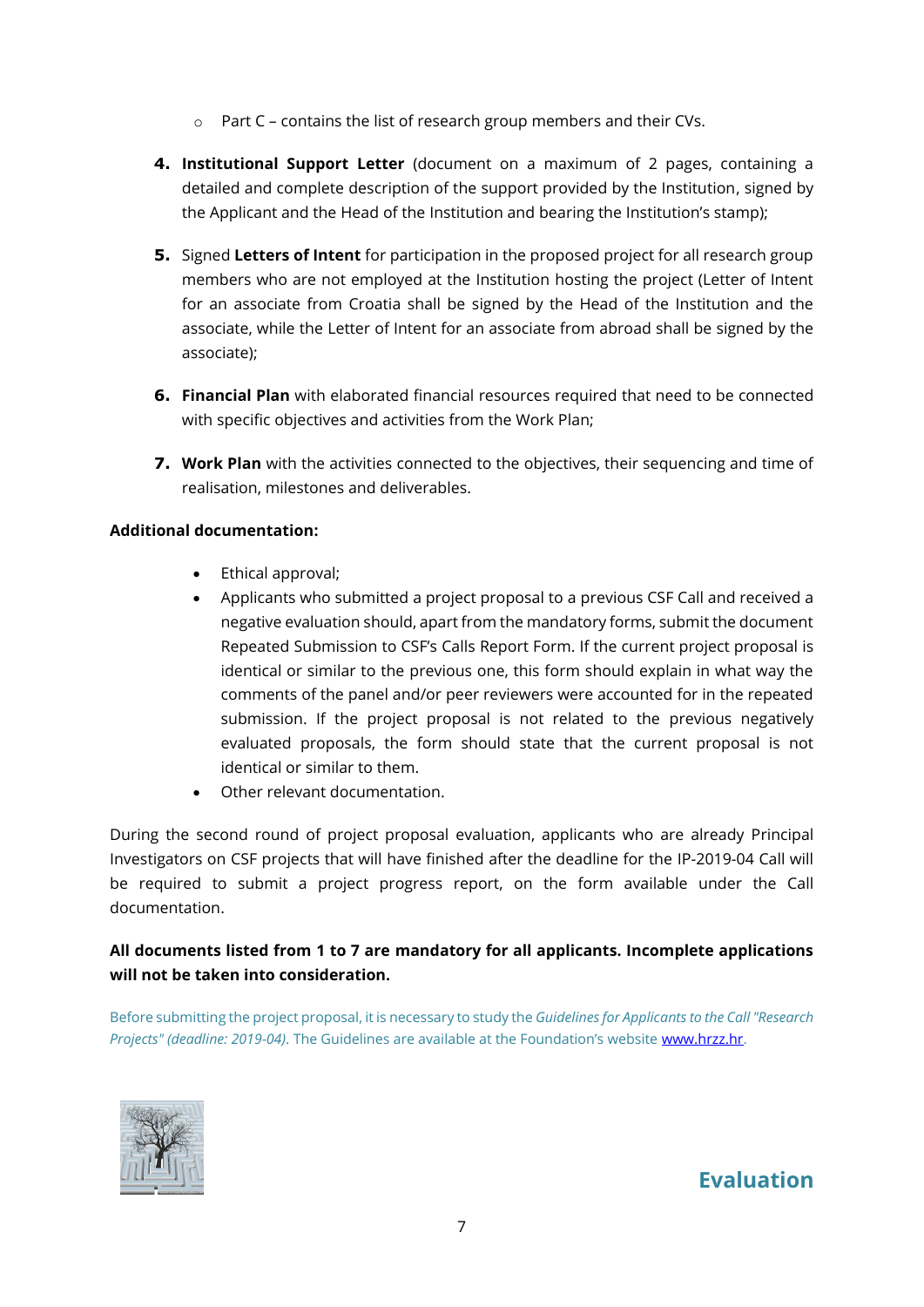The project proposal evaluation procedure will include Croatian and international experts.

- 1. Project proposals that passed the administrative check, contain the complete and appropriately verified documentation and meet the terms and conditions of the Call will be sent to evaluation.
- 2. Evaluation panel members shall evaluate the project proposals according to the evaluation criteria for the Call "Research Projects" (deadline: 2019-04). First evaluation round will be based on the Extended Abstract Form as well as on the Work and Financial Plans.
- 3. Project proposals that have been evaluated positively (obtained the mark "A" in the first evaluation round) shall be sent to peer review.
- 4. Peer review of project proposals will be conducted by international experts based on the complete project documentation, according to the evaluation criteria for the Call "Research Projects" (deadline: 2019-04).
- 5. After the peer review, evaluation panel members shall evaluate complete project proposals according to additional criteria, as defined in the Evaluation Form C.

At the end of the evaluation, the panels will form a ranking list, based on which project proposals will be recommended for financing. The estimated duration of the evaluation is between seven and nine months.

Evaluation criteria are available on the CSF's website: [www.hrzz.hr.](http://www.hrzz.hr/)



## **Project proposal submission deadline**

Deadline for submitting project proposals is **30th April 2019 until 13:00 CET. Project proposals submitted after the specified date will not be accepted and we invite all applicants to submit their applications in a timely manner.**



## **Contact**

All enquiries related to the Call should be sent only via the following e-mail address: [istrazivacki@hrzz.hr.](mailto:istrazivacki@hrzz.hr) Responses to the received questions will be published twice a week in the